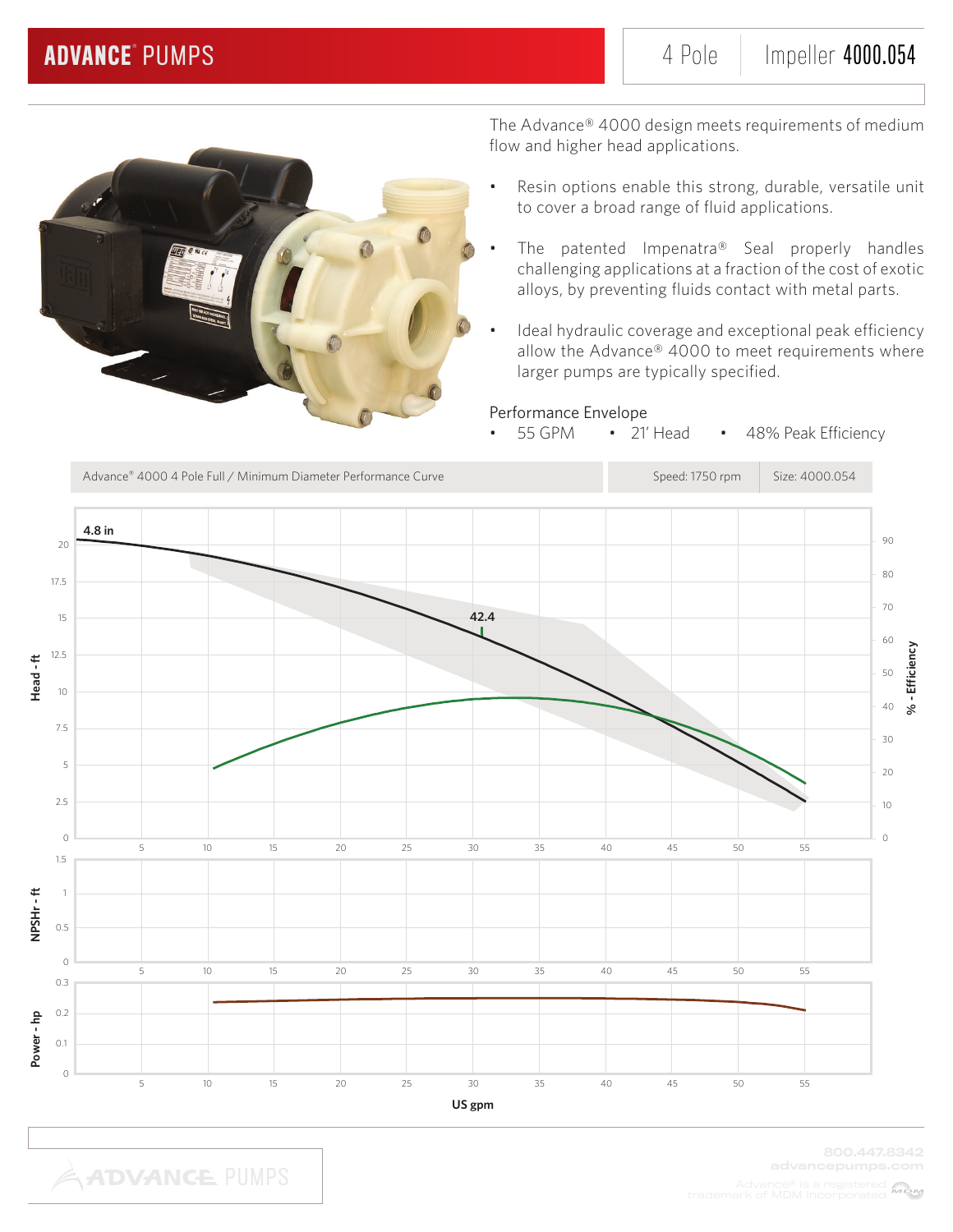#### Pump:

Size: 54 Type: Advance 4000<br>
Synch speed: 1800 rpm<br>
Dia: 4.8 in Synch speed: 1800 rpm Curve: Impeller: 4000.054 Specific Speeds: Ns: ---

#### Pump Limits:

Temperature: ---<br>Pressure: --- Pressure: --- Pressure: ---Sphere size: ---



Nss: --- Dimensions: Suction: ---

Discharge: ---

Eye area: ---



Flow: --- Head: ---

F luid: NPSHa: ---

Water Temperature: 60 °F<br>SG: 1 Vapor pressure: 0.2 SG: 1<br>Viapor pressure: 0.2563 psi a<br>Viscosity: 1.105 cP<br>Atm pressure: 14.7 psi a Atm pressure: 14.7 psi a

#### Motor:

Standard: NEMA Enclosure: TEFC

Size: 0.33 hp Speed: 1800 Frame: 56J

Sizing criteria: Max Power on Design Curve



| Performance Evaluation: |              |            |                        |             |             |  |  |  |
|-------------------------|--------------|------------|------------------------|-------------|-------------|--|--|--|
| Flow<br>US gpm          | Speed<br>rpm | Head<br>ft | <b>Efficiency</b><br>% | Power<br>hp | NPSHr<br>ft |  |  |  |
| 52.9                    | 1750         | 3.69       | 21.7                   | 0.226       | $- - -$     |  |  |  |
| 44.1                    | 1750         | 8.08       | 36.2                   | 0.247       | $- - -$     |  |  |  |
| 35.3                    | 1750         | 11.9       | 42.3                   | 0.251       | $- - -$     |  |  |  |
| 26.5                    | 1750         | 15.1       | 40.5                   | 0.25        | $- - -$     |  |  |  |
| 17.6                    | 1750         | 17.6       | 31.5                   | 0.244       | $- - -$     |  |  |  |
|                         |              |            |                        |             |             |  |  |  |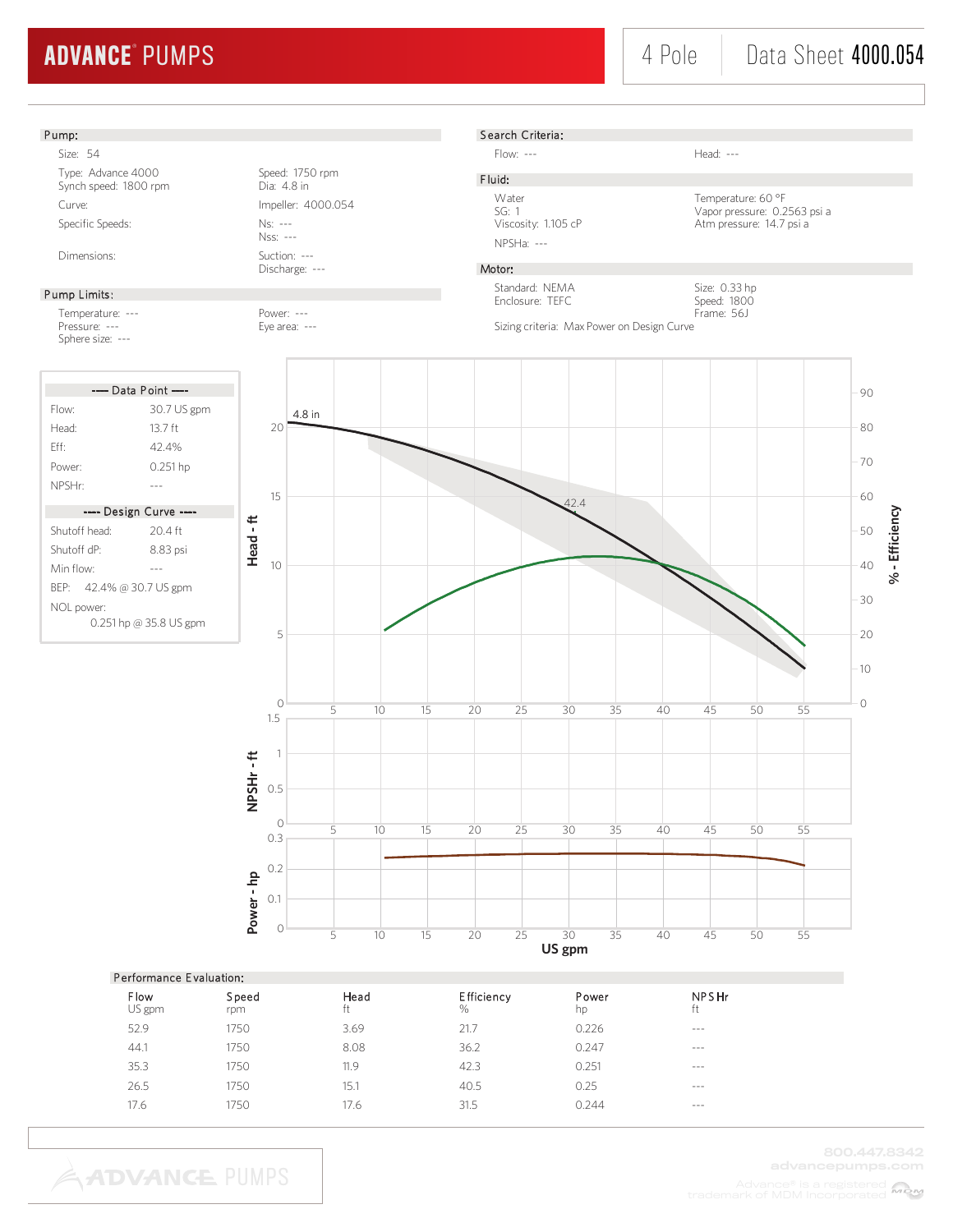

The Advance® 4000 design meets requirements of medium flow and higher head applications.

- Resin options enable this strong, durable, versatile unit to cover a broad range of fluid applications.
- The patented Impenatra® Seal properly handles challenging applications at a fraction of the cost of exotic alloys, by preventing fluids contact with metal parts.
- Ideal hydraulic coverage and exceptional peak efficiency allow the Advance® 4000 to meet requirements where larger pumps are typically specified.

75 GPM • 20' Head • 60% Peak Efficiency

### Performance Envelope

Advance® 4000 4 Pole Full / Minimum Diameter Performance Curve Speed: 1750 rpm Size: 4000.055 **4.8 in** 20 90 18  $80$ 16 70 **53.4** 14 60 **Head - ft** 12 50 10 40 8 30 6 20 4 10 2  $\overline{O}$ 5  $10$ 15  $20$  $25$  $30$ 35 40 45 50 55 60 65 70 75 1.5 NPSHr-ft **NPSHr - ft** 1 0.5 0 10 5 15 20 25 30 35 40 45 50 55 60 65 70 75 0.4 0.3 **Power - hp** 0.2 0.1  $\overline{0}$ 5 10 15 20 25 30 35 40 45 50 55 60 65 70 75 **US gpm**

**% - Efficiency**

% - Efficiency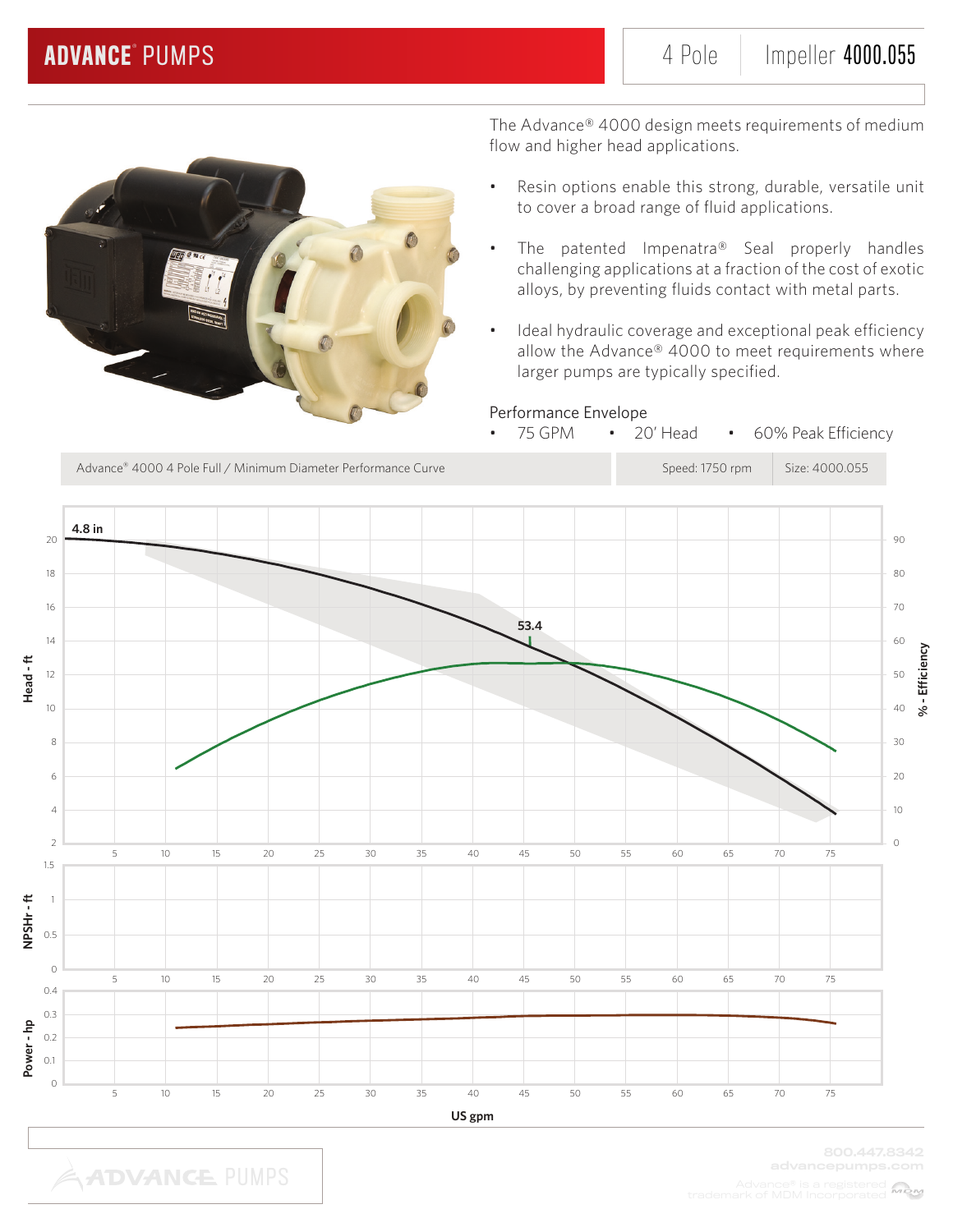

| Feriormance Evaluation. |              |            |                           |             |             |  |  |  |
|-------------------------|--------------|------------|---------------------------|-------------|-------------|--|--|--|
| Flow<br>US gpm          | Speed<br>rpm | Head<br>ft | <b>Efficiency</b><br>$\%$ | Power<br>hp | NPSHr<br>ft |  |  |  |
| 72.5                    | 1750         | 4.97       | 32.6                      | 0.279       | $- - -$     |  |  |  |
| 60.4                    | 1750         | 9.32       | 47.4                      | 0.297       | $- - -$     |  |  |  |
| 48.3                    | 1750         | 13         | 53.4                      | 0.296       | $- - -$     |  |  |  |
| 36.2                    | 1750         | 15.9       | 50.9                      | 0.282       | $- - -$     |  |  |  |
| 24.2                    | 1750         | 18         | 41                        | 0.265       | $- - -$     |  |  |  |
|                         |              |            |                           |             |             |  |  |  |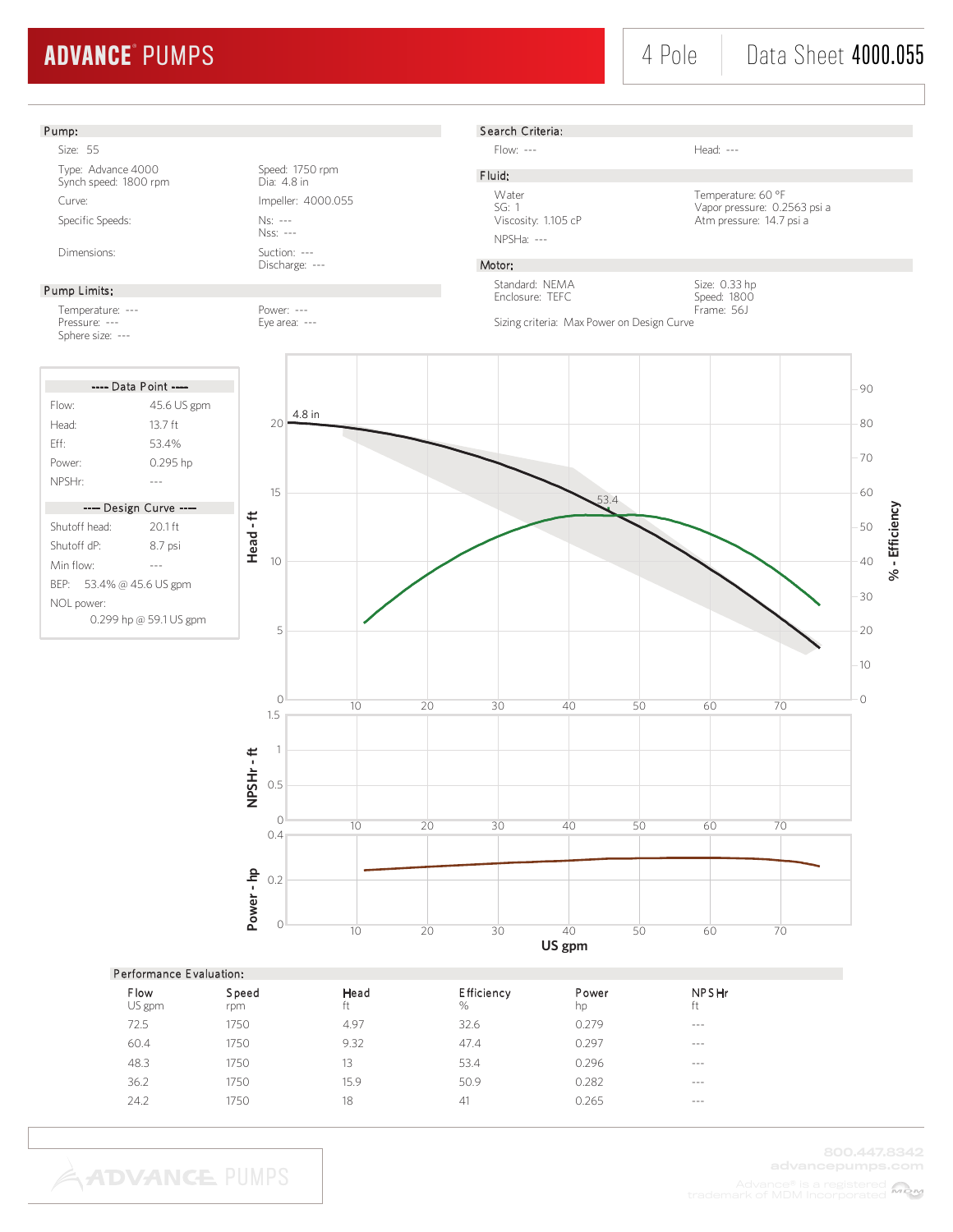

The Advance® 4000 design meets requirements of medium flow and higher head applications.

- Resin options enable this strong, durable, versatile unit to cover a broad range of fluid applications.
- The patented Impenatra® Seal properly handles challenging applications at a fraction of the cost of exotic alloys, by preventing fluids contact with metal parts.
- Ideal hydraulic coverage and exceptional peak efficiency allow the Advance® 4000 to meet requirements where larger pumps are typically specified.

### Performance Envelope

84 GPM • 21' Head • 65% Peak Efficiency

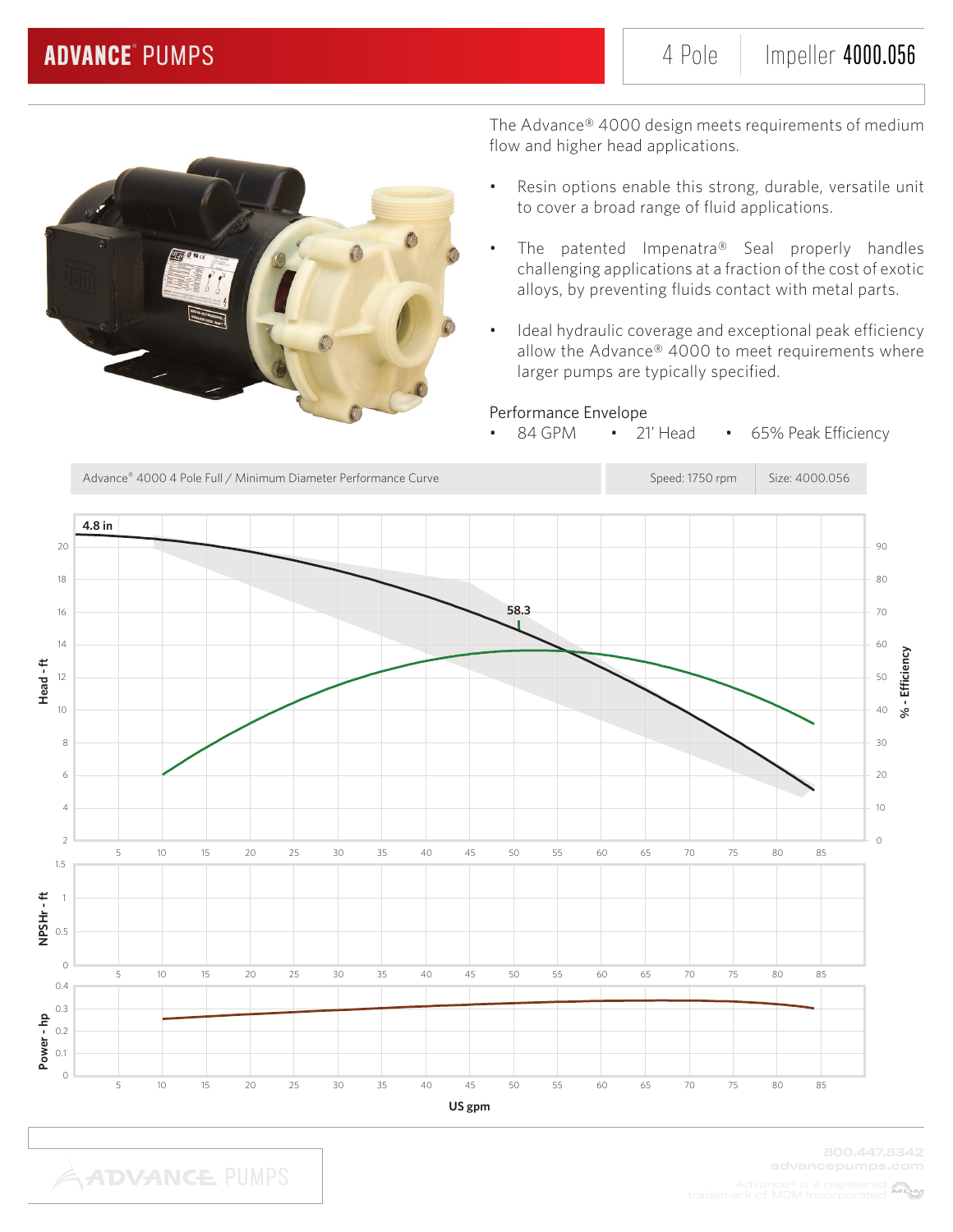#### Pump:

Size: 56 Type: Advance 4000<br>
Synch speed: 1800 rpm<br>
Dia: 4.8 in Synch speed: 1800 rpm Curve: Curve: Impeller: 4000.056 Specific Speeds: Ns: ---

#### Pump Limits:

Temperature: --- Power: --- Pressure: --- Eye area: ---Sphere size: ---

| ---- Data Point ----     |                        |  |  |  |
|--------------------------|------------------------|--|--|--|
| Flow:                    | 50.6 US gpm            |  |  |  |
| Head <sup>.</sup>        | 14 9 ft                |  |  |  |
| Fff                      | 583%                   |  |  |  |
| Power:                   | 0.326 hp               |  |  |  |
| NPSHr <sup>.</sup>       |                        |  |  |  |
| ---- Design Curve ----   |                        |  |  |  |
| Shutoff head:            | 20.8 ft                |  |  |  |
| Shutoff dP <sup>.</sup>  | 9 psi                  |  |  |  |
| Min flow <sup>.</sup>    |                        |  |  |  |
| BEP: 58.3% @ 50.6 US gpm |                        |  |  |  |
| NOL power:               |                        |  |  |  |
|                          | 0.337 hp @ 64.6 US gpm |  |  |  |

Nss: --- Dimensions: Suction: ---

Discharge: ---

#### S earch Criteria:

Flow: --- Head: ---

F luid: NPSHa: ---

Water Temperature: 60 °F<br>SG: 1 Vapor pressure: 0.2 SG: 1 Vapor pressure: 0.2563 psi a Viscosity: 1.105 cP Atm pressure: 14.7 psi a

> Size: 0.5 hp Speed: 1800 Frame: 56J

#### Motor:

Standard: NEMA Enclosure: TEFC

Sizing criteria: Max Power on Design Curve



| Performance Evaluation: |              |            |                           |             |                    |  |  |  |
|-------------------------|--------------|------------|---------------------------|-------------|--------------------|--|--|--|
| Flow<br>US gpm          | Speed<br>rpm | Head<br>ft | <b>Efficiency</b><br>$\%$ | Power<br>hp | <b>NPSHr</b><br>ft |  |  |  |
| 80.9                    | 1750         | 6.25       | 40.2                      | 0.318       | $- - -$            |  |  |  |
| 67.4                    | 1750         | 10.6       | 53.1                      | 0.337       | $- - -$            |  |  |  |
| 53.9                    | 1750         | 14.1       | 57.8                      | 0.329       | $---$              |  |  |  |
| 40.4                    | 1750         | 16.9       | 55.3                      | 0.312       | $---$              |  |  |  |
| 27                      | 1750         | 18.9       | 44.2                      | 0.289       | ---                |  |  |  |
|                         |              |            |                           |             |                    |  |  |  |

**ADVANCE PUMPS** 

800.447.8342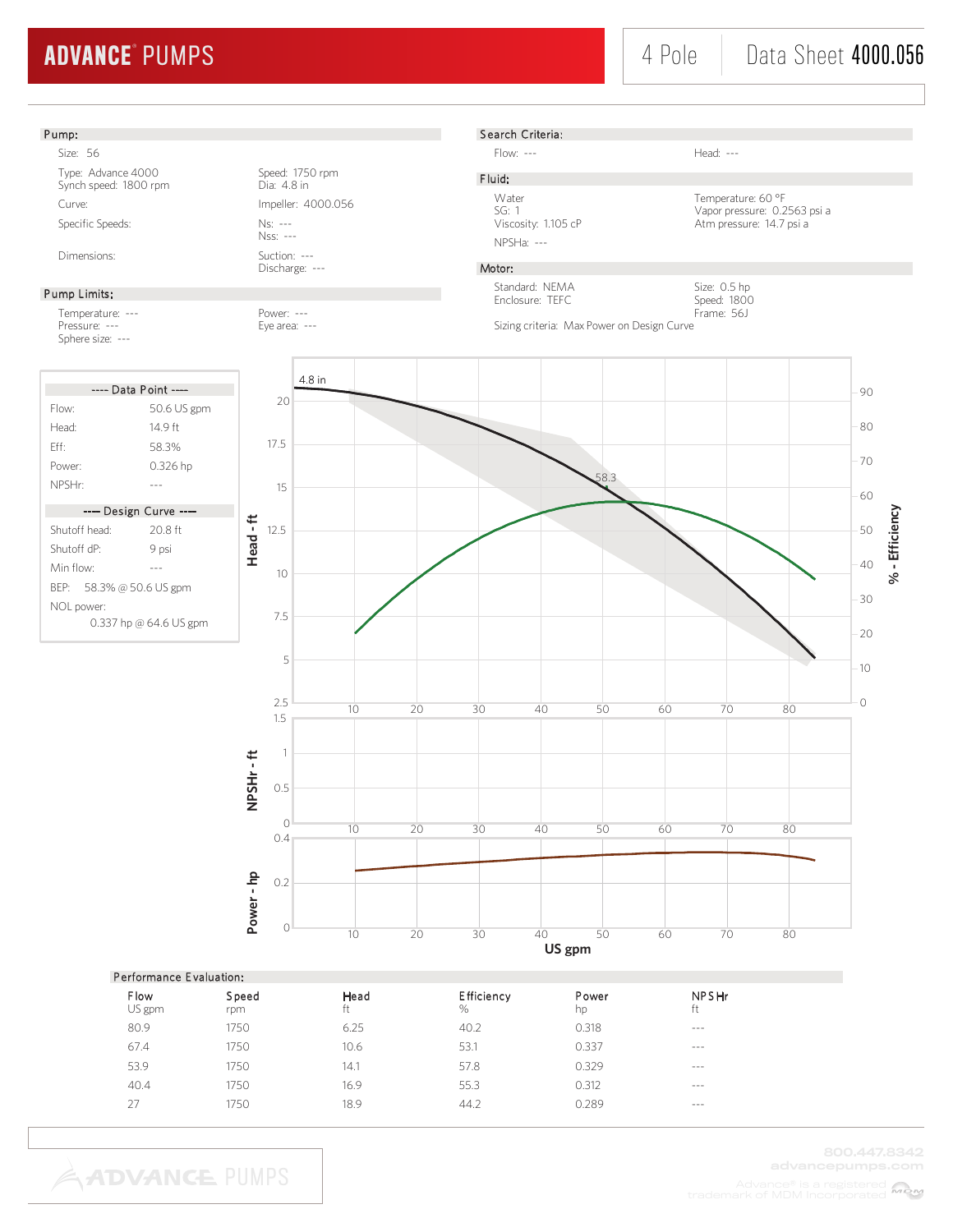

The Advance® 4000 design meets requirements of medium flow and higher head applications.

- Resin options enable this strong, durable, versatile unit to cover a broad range of fluid applications.
- The patented Impenatra® Seal properly handles challenging applications at a fraction of the cost of exotic alloys, by preventing fluids contact with metal parts.
- Ideal hydraulic coverage and exceptional peak efficiency allow the Advance® 4000 to meet requirements where larger pumps are typically specified.

### Performance Envelope

95 GPM • 22' Head • 71% Peak Efficiency

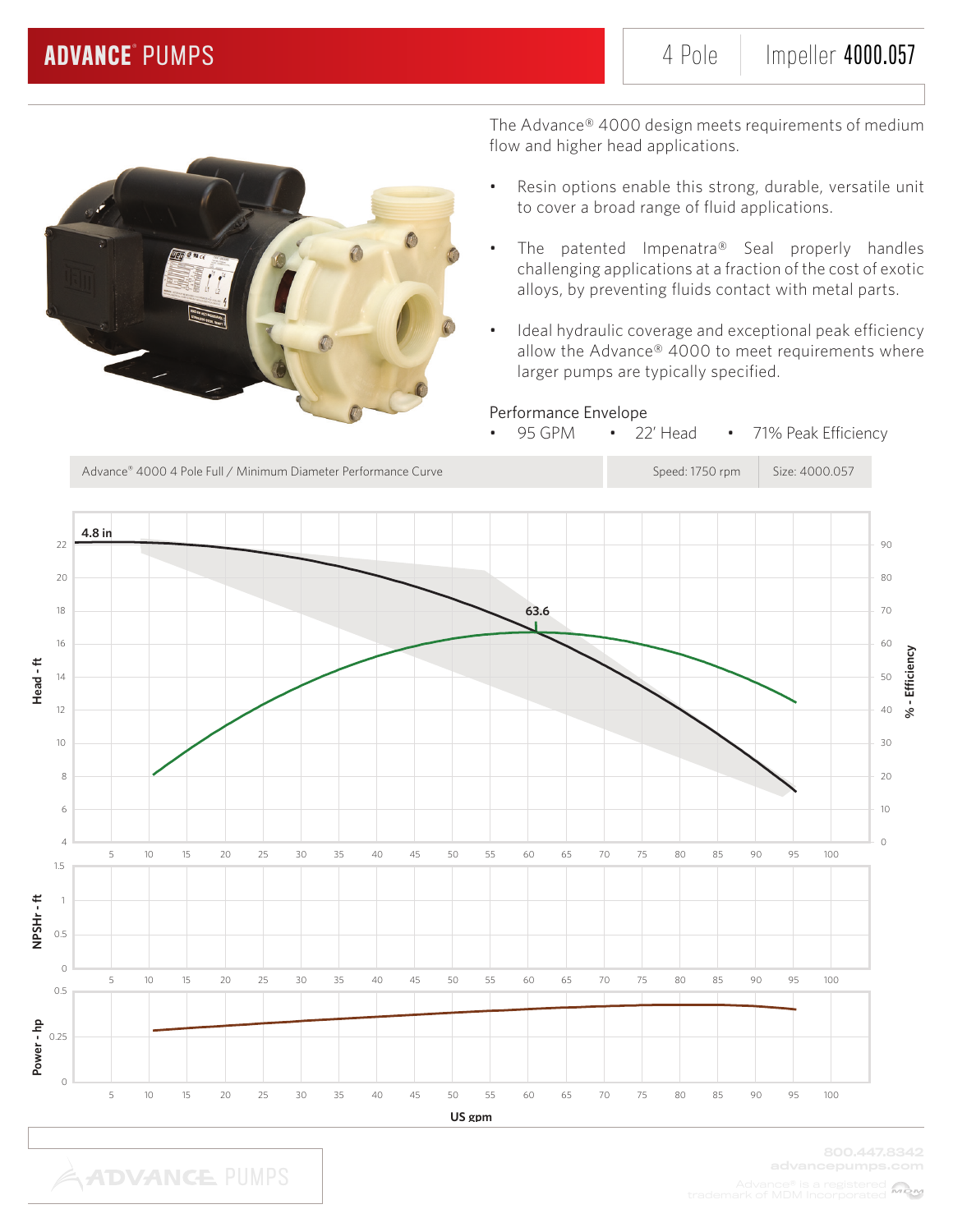### 4 Pole Data Sheet 4000.057



| Performance Evaluation: |              |            |                        |             |             |  |  |  |
|-------------------------|--------------|------------|------------------------|-------------|-------------|--|--|--|
| <b>Flow</b><br>US gpm   | Speed<br>rpm | Head<br>ft | <b>Efficiency</b><br>% | Power<br>hp | NPSHr<br>ft |  |  |  |
| 91.6                    | 1750         | 8.39       | 46.7                   | 0.415       | $- - - -$   |  |  |  |
| 76.3                    | 1750         | 13.1       | 59.2                   | 0.426       | $- - - -$   |  |  |  |
| 61                      | 1750         | 16.7       | 63.6                   | 0.406       | $- - - -$   |  |  |  |
| 45.8                    | 1750         | 19.3       | 59.4                   | 0.374       | $- - -$     |  |  |  |
| 30.5                    | 1750         | 21.1       | 48                     | 0.339       | $- - - -$   |  |  |  |
|                         |              |            |                        |             |             |  |  |  |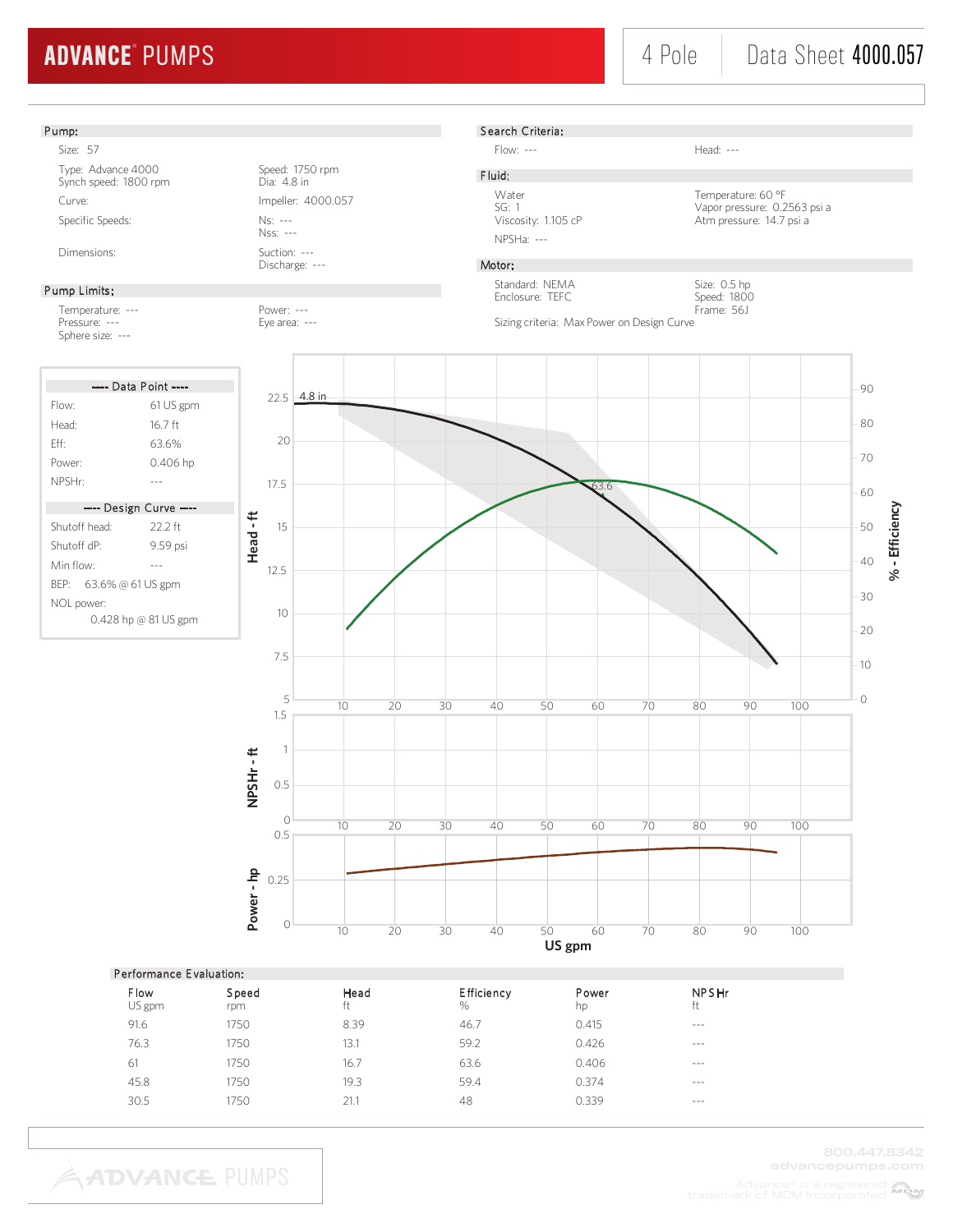

The Advance® 4000 design meets requirements of medium flow and higher head applications.

- Resin options enable this strong, durable, versatile unit to cover a broad range of fluid applications.
- The patented Impenatra® Seal properly handles challenging applications at a fraction of the cost of exotic alloys, by preventing fluids contact with metal parts.
- Ideal hydraulic coverage and exceptional peak efficiency allow the Advance® 4000 to meet requirements where larger pumps are typically specified.

### Performance Envelope

• 106 GPM • 23' Head • 76% Peak Efficiency

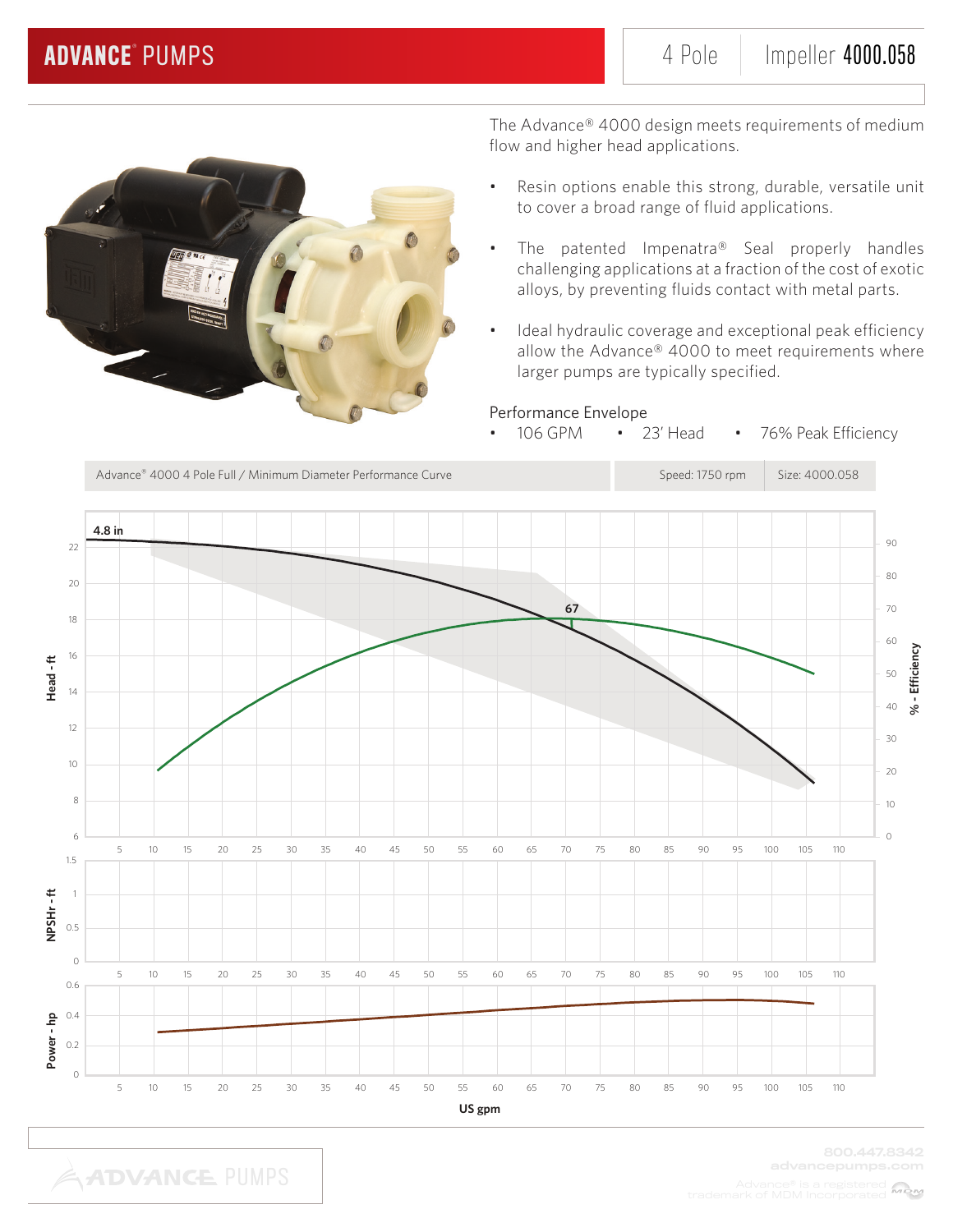### 4 Pole | Data Sheet 4000.058



| $\blacksquare$ crioning the $\blacksquare$ crionic model |              |            |                    |             |                    |  |  |  |
|----------------------------------------------------------|--------------|------------|--------------------|-------------|--------------------|--|--|--|
| Flow<br>US gpm                                           | Speed<br>rpm | Head<br>ft | Efficiency<br>$\%$ | Power<br>hp | <b>NPSHr</b><br>ft |  |  |  |
| 102                                                      | 1750         | 10.3       | 53.4               | 0.493       | $- - -$            |  |  |  |
| 85                                                       | 1750         | 14.7       | 63.2               | 0.496       | $- - -$            |  |  |  |
| 68                                                       | 1750         | 17.9       | 66.9               | 0.459       | $- - -$            |  |  |  |
| 51                                                       | 1750         | 20.1       | 63.3               | 0.409       | $- - -$            |  |  |  |
| 34                                                       | 1750         | 21.4       | 51.2               | 0.357       | $- - -$            |  |  |  |
|                                                          |              |            |                    |             |                    |  |  |  |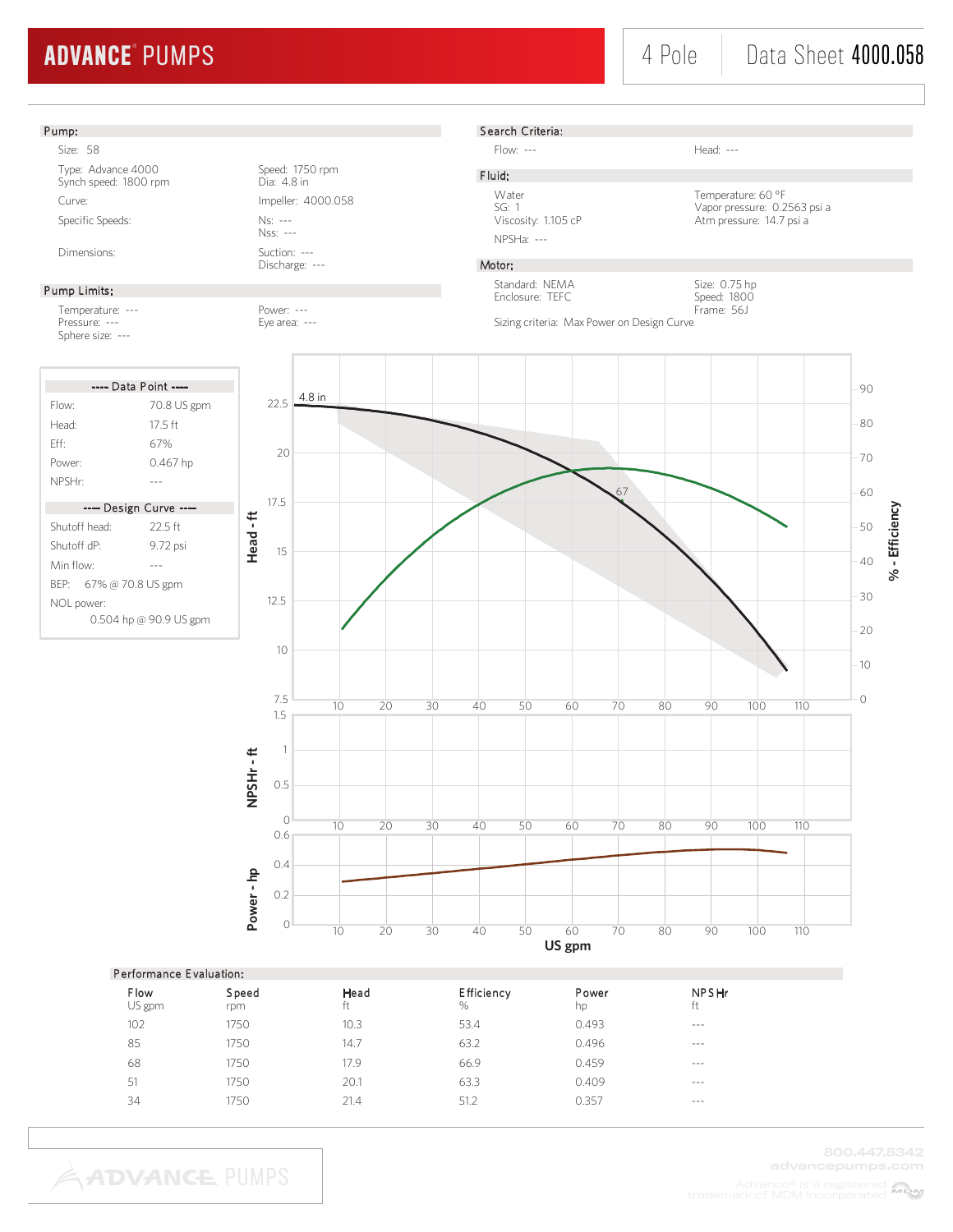

The Advance® 4000 design meets requirements of medium flow and higher head applications.

- Resin options enable this strong, durable, versatile unit to cover a broad range of fluid applications.
- The patented Impenatra® Seal properly handles challenging applications at a fraction of the cost of exotic alloys, by preventing fluids contact with metal parts.
- Ideal hydraulic coverage and exceptional peak efficiency allow the Advance® 4000 to meet requirements where larger pumps are typically specified.

### Performance Envelope

• 80 GPM • 92' Head • 55% Peak Efficiency